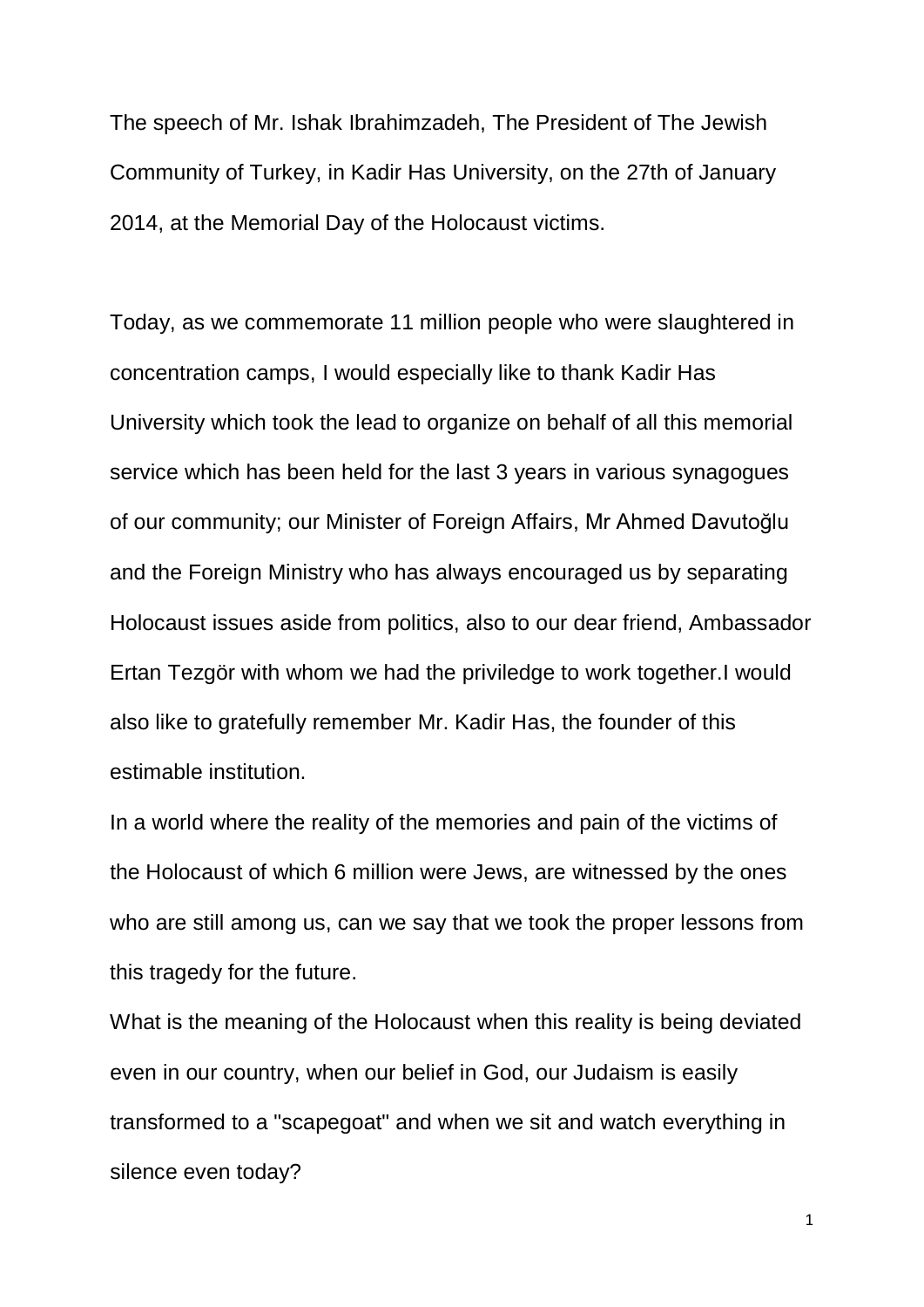Are all these facts only a nightmare that needs to be buried in the dark pages of history? Is this a day to be left behind in the thousands year-old human history, to be mentioned in 3 short lines in history books or to be remembered only once a year, just like a ritual? Or is this just a lie made up by the Jewish people who distorted historical facts and acted as if they were abused and victimized, just for the sake of exploiting human conscience and took advantage out of the Holocaust?

As a Turkish Jew, I would like to share what I have tried to learn from the Holocaust with the teachings of my faith.

Let's go back to January 27, 1945. On that very day the Soviet army entered Auschwitz and liberated more than 7,000 prisoners. There was great joy and celebration in the camp, people were singing and dancing. Soviet soldiers and remaining prisoners left the camp victoriously, singing joyful songs and anthems; those moments were to be one of the most important and emotional liberation scenes in history but unfortunately it did not happen that way, actually it could not. Viktor Frankl summarizes this moment as follows:

*In the evening, when we all met again in our hut one said secretly to the other: "Tell me were you pleased today?"*

*And the other replied, feeling ashamed as he did not know that we all felt similarly, "Truthfully no!" We had literally lost the ability to feel pleased and had to relearn slowly.*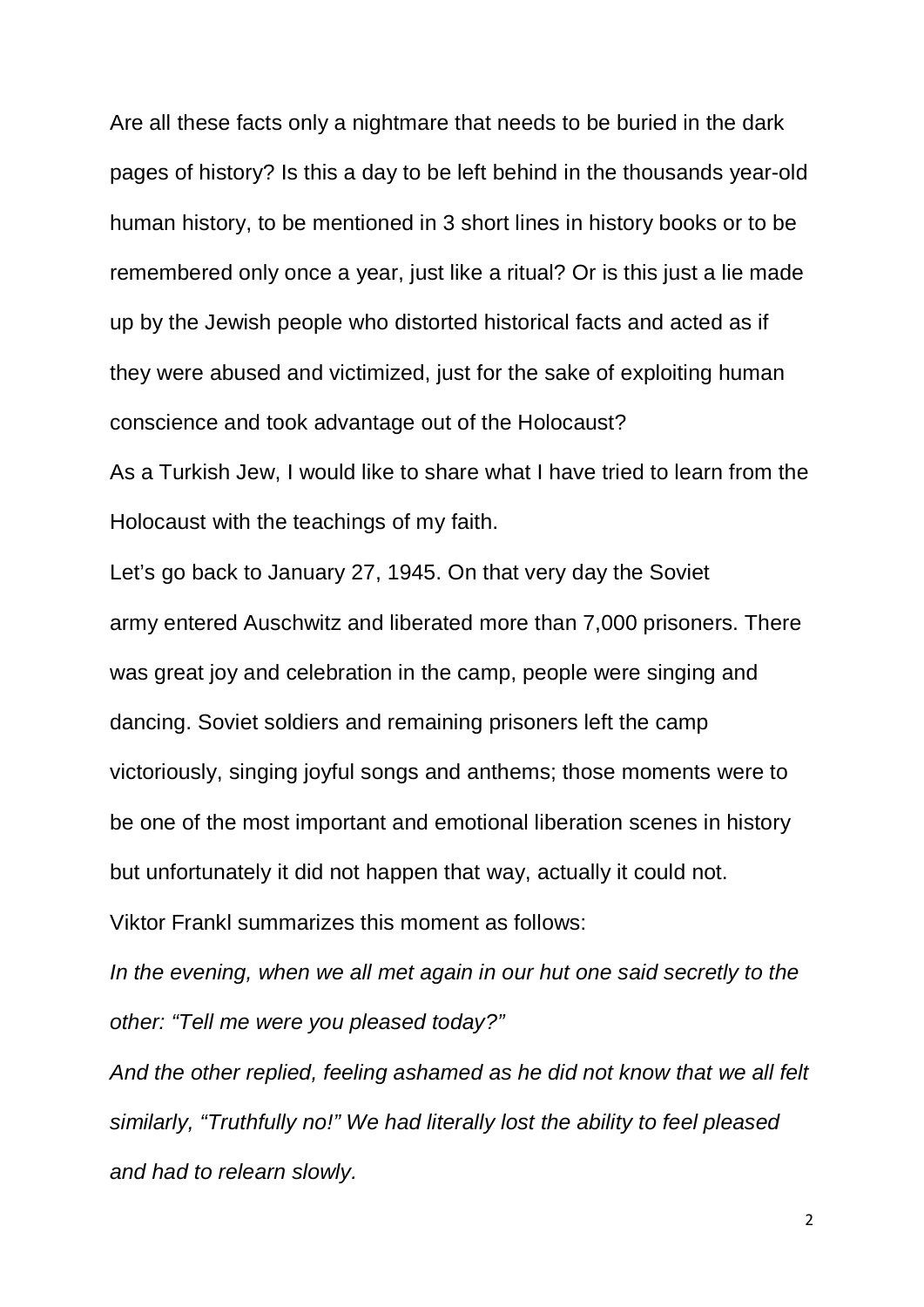*Psychologically, what was happening to the liberated prisoners could be called "depersonalization". Everything appeared unreal, unlikely, as in a dream. And now the dream had come true but could we truly believe in it?*

*"Freedom"-we repeated to ourselves, and yet we could not grasp it. We had said this word so often during all the years we dreamed about it, that it had lost its meaning, its reality did not penetrate into our consciousness; we could not grasp the fact that freedom was ours.* What could be the meaning of "freedom" in Viktor Frankl's speech, that the word "freedom" did not make sense even after they were free? And that humans could depersonalize humanity so much? What is the path to follow, for freedom to become "free" and not massacre humans in hatred camps through words created to discriminate them?

Now, let's go back to a day in April in Egypt, 3.300 years before January 27, 1945.

210 years long slavery of the Jewish nation was about to come to an end. The final period of the exile was quite similar to the last days of concentration camps. Babies were thrown into the river, used as bricks for constructions and 80% of an enslaved nation disappeared through forced hard labor.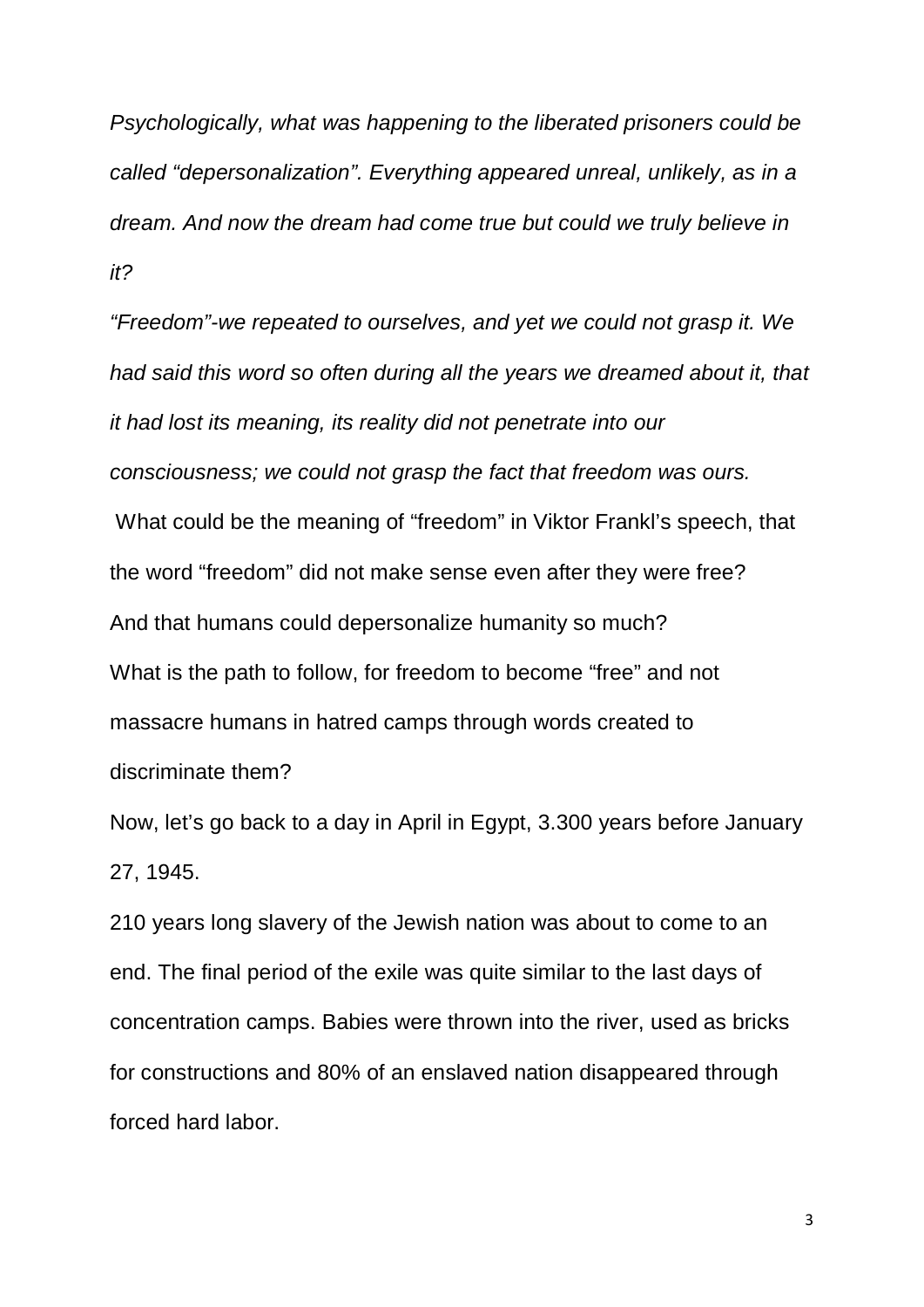But now it was the time for freedom and Jewish people started to march out of Egypt under the leadership of Moses through the path that their God opened for them.

Moshe Rabbenu was preparing to deliver a speech to 3 million Jewish people to emphasize the significance of that day. What kind of message of freedom, victory or future should he give to his people in fear, excitement, joy and hope?

This is what Moses told them:

*"When your children ask you about this very day, you shall tell them that, with a mighty power, God led us all out of the slavery in Egypt."*

With this brief speech, instead of talking to them about the present or the future or the victory they won or even their Promised Land, Moses chose to talk about the distant future, the basics of freedom and the importance of the children's education which is only way to protect freedom. He wanted us to teach our children to challenge us by actively establishing a dialogue with them in order to show that the idea of building a life together and that creating a force made of different and even opposing ideas is far more important than believing that power which is made of a single force.

He wanted to explain that freedom was much more precious than victories; the suffering and the pains on the way to freedom and our common responsibility in man's falling to a state to fight for his freedom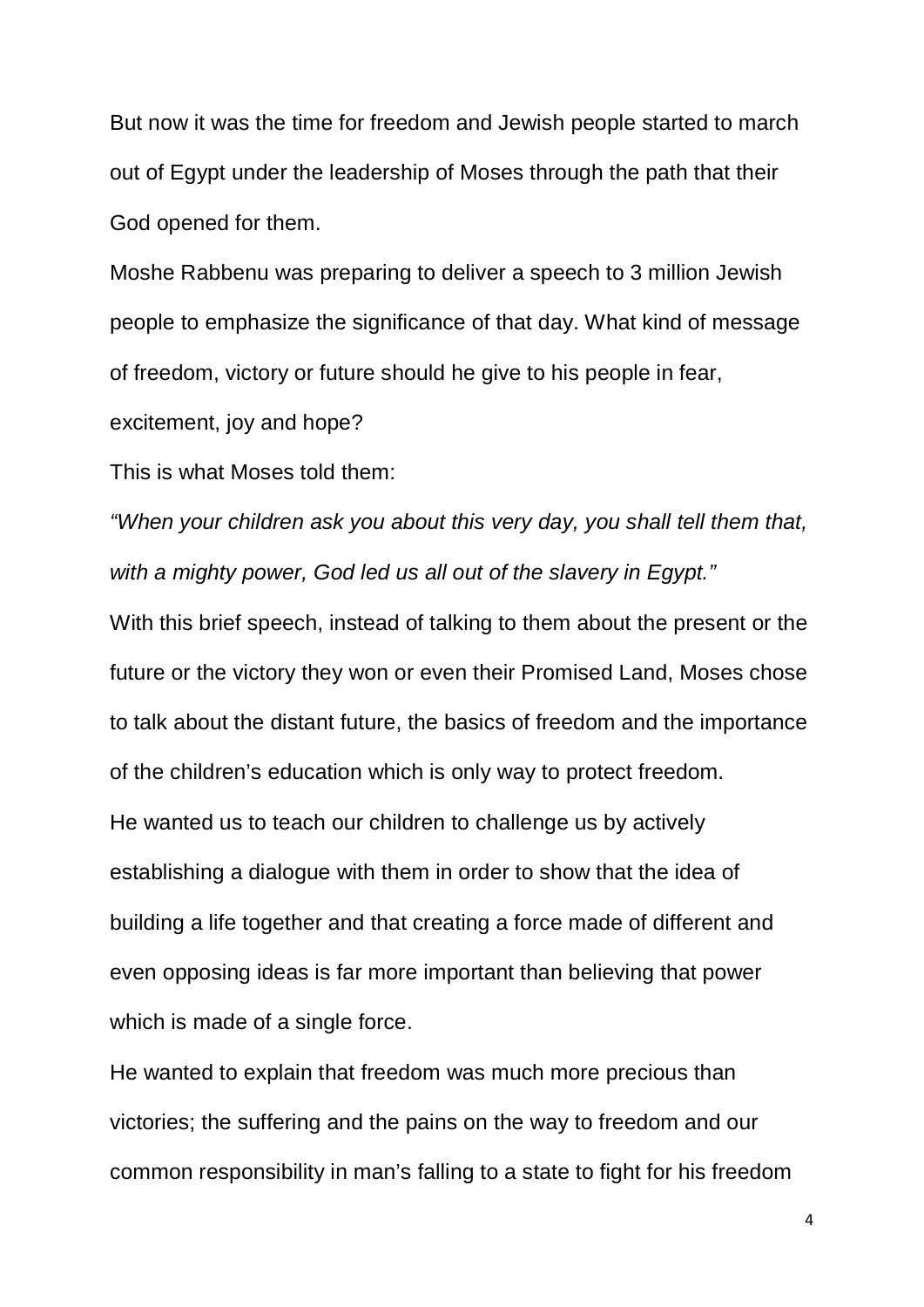and once "freedom" being sacrificed to another's or purchased at the cost of someone else's leads freedom to become selfish.

He explained that this selfishness could transform societies to a chaos where the power of truth becomes the truth of the powerful and this imprisons us to Auchwitzs, Treblinkas and Buchenwalds that are constructed by our own bricks. He explained as long as we can teach these truths to our children and learn through them to realize that this world is our only home where we can all live in peace and prevent to create Viktor Frankls, Anne Franks and Ceyka Stojkas of 21<sup>st</sup> century. That is why, we should include humanity's most severe lesson in history, called "Holocaust" in our official curriculum and integrate it in details into textbooks in order to teach it to future generations; we should teach it to our children to raise our awareness so that we realize once again our responsibility to carve out a better future for them.

We should remember that a free, pioneering and advanced nation cannot be built through military victories or political entities, but only by knowing how to cherish this desire in our hearts and by integrating it into our education system and conveying it to our schools in the utmost standards.

Finally, instead of recreating the past, we can establish a strong future based on the painful knowledge we can present our children with